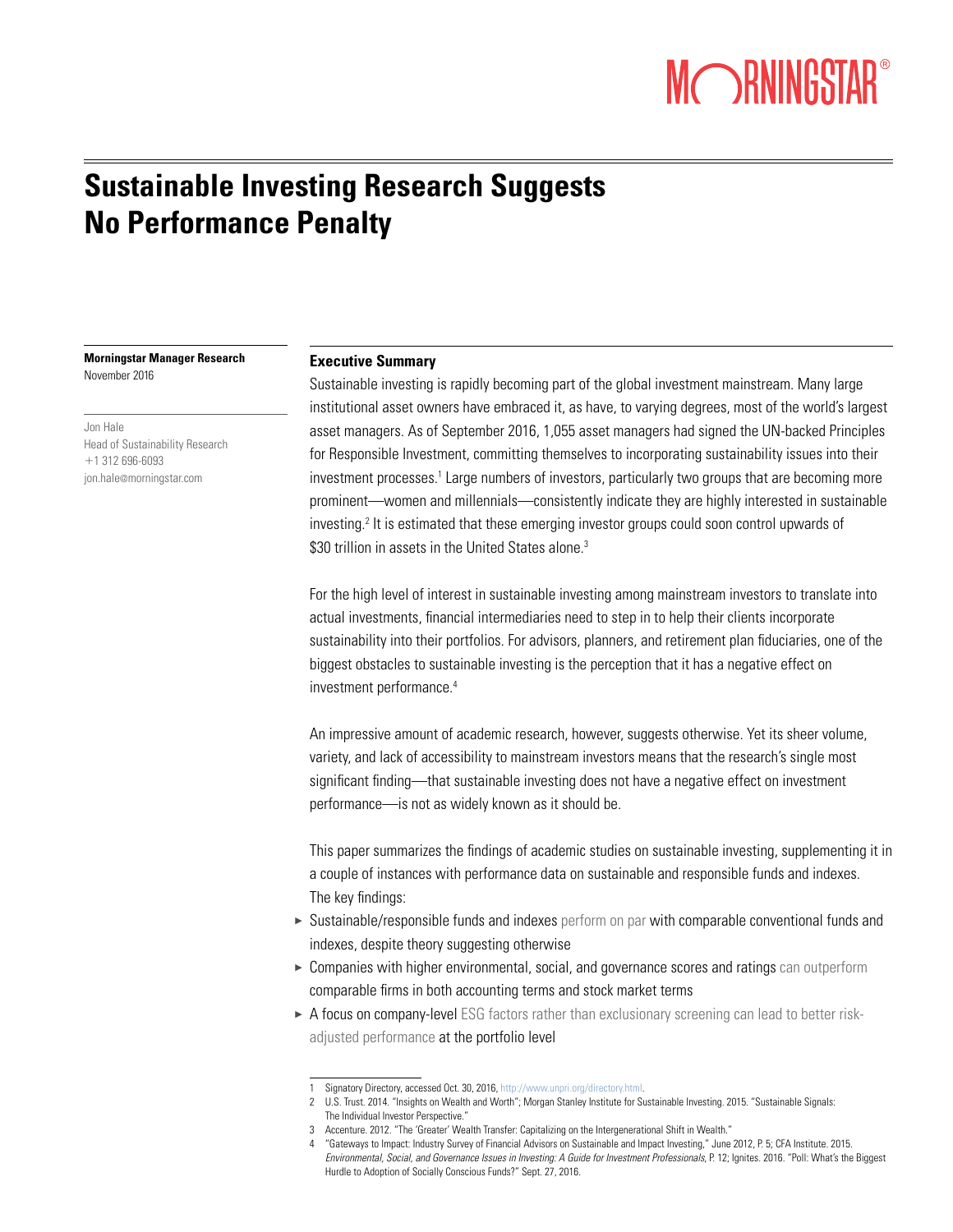#### **From SRI to ESG**

Before delving into the academic literature, it is important to reach a common understanding of several terms, as the evolution of the field over the past 20 years has resulted in a proliferation of current terms that reflect a field that today is more sophisticated and multidimensional. The field used to be called, simply, "socially responsible investing" or "SRI." Traditional SRI was about aligning investments with the values of the SRI investor. To accomplish this, SRI portfolios excluded securities of certain firms because of their exposure to products or services that were deemed inconsistent with the values of the SRI investor.

While asset managers could easily implement a list of exclusions, they lacked a reliable basis for positive security selection, even though many SRI investors were also concerned about corporate social and environmental responsibility and, as active owners, often engaged companies around those issues. Demand arose for more information on how companies addressed the various environmental, social, and governance, or "ESG," issues facing their businesses. To meet that demand, researchers began collecting and analyzing ESG data on companies, and this eventually became the basis for "ESG investing," which is any investment process that incorporates ESG research. Companies that do well on ESG evaluations are often referred to as "sustainable"--as firms that, over the long run, are likely to contribute to a more sustainable environment and economy, while also sustaining themselves as businesses.

The terms "sustainable investing" and "ESG investing" are also often used to describe the overall field, along with the more traditional "responsible investing." In this paper, we will use the term "sustainable/responsible," or simply "S/R," to refer to funds or indexes that use SRI exclusions or ESG-based security selection, which we will call "ESG inclusion," or some combination of the two.

#### **Do Sustainable/Responsible Funds Underperform?**

Sustainable/responsible mutual funds have been around since at least 1971, when Pax World Fund became the first fund in the U.S. that based its portfolio on a series of exclusionary screens and described itself as a socially responsible fund. The emergence of more such funds in the mid-1990s raised concerns about whether they could perform as well as conventional funds given their use of exclusionary screening.

Modern Portfolio Theory suggests that limiting the investment universe, especially when it is done on a purely nonfinancial basis, forces an investor into a less-efficient portfolio that will have lower risk-adjusted performance than a more efficient portfolio selected from the broader universe. Investors, for example, wanting to keep traditional "sin stocks"—tobacco, alcohol, gambling—out of their portfolios are not making a claim about these being bad investments from a financial standpoint; they are saying these are bad investments from their own moral perspective. Because S/R funds have used SRI exclusions and most still do so today to some degree, the assumption of underperformance has persisted, despite considerable evidence to the contrary in the academic research that has accumulated over the years.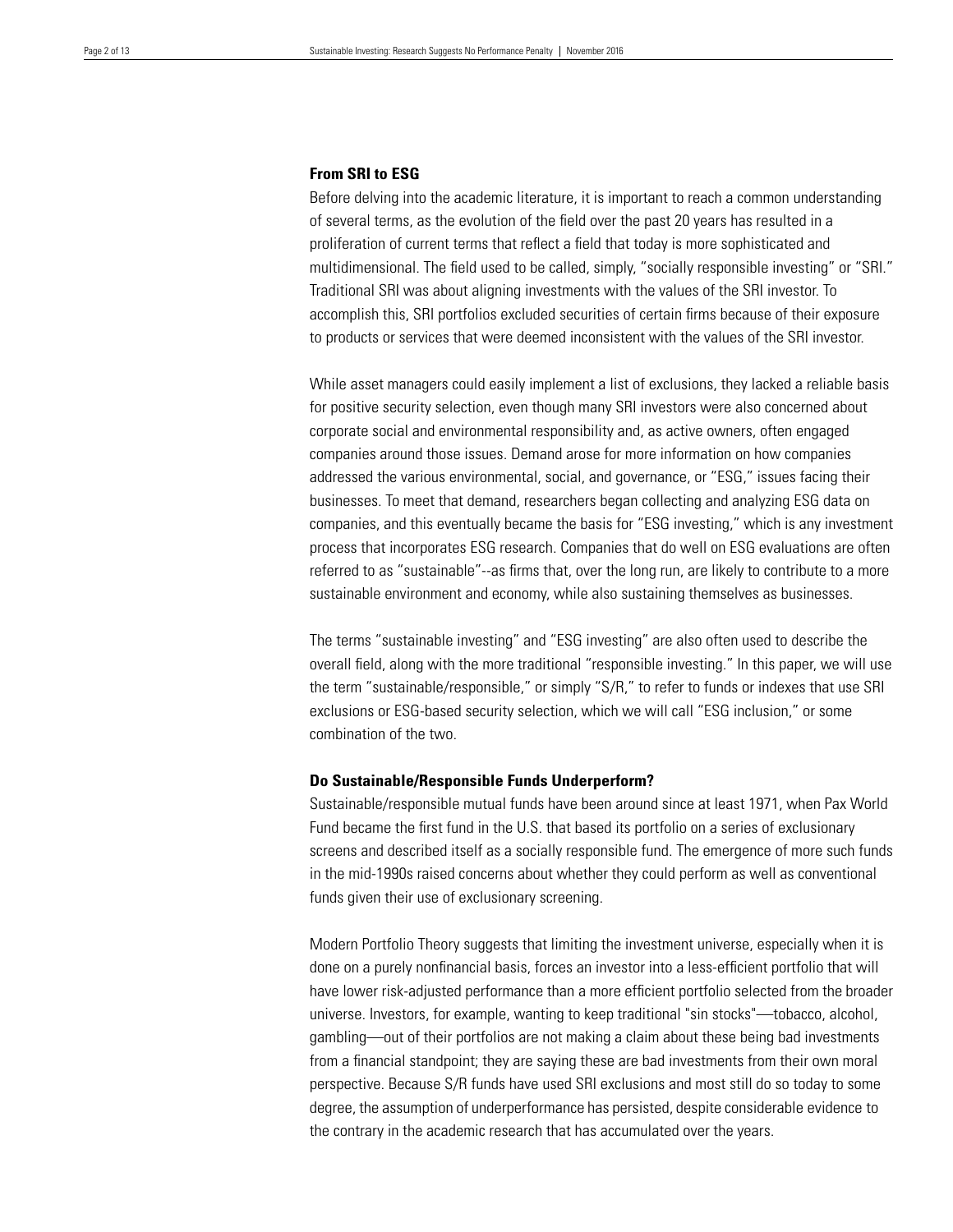#### **Academic Research Clearly Says No Performance Penalty**

The weight of academic research on the performance of sustainable/responsible portfolios, mutual funds, and indexes suggests that there is no performance penalty associated with sustainable investing.

To be sure, the findings are varied, as researchers have studied different asset classes, regions, and time periods. Earlier studies often included only small numbers of S/R funds because only a few such funds existed at the time of the study. But when researchers have accumulated the evidence, as several have over the past decade, they come to the same conclusion.

A 2007 joint report authored by Mercer and the UNEP Finance Initiative summarized 20 academic studies, concluding:

"While the results vary depending on the factor being studied, the region and the sample period, the evidence suggests that there does not appear to be a performance penalty from taking ESG factors into account in the portfolio management process."5

Two subsequent reports produced by the Swedish pension manager AP7 and RBC Global Asset Management updated the Mercer report by including more-recently published research, and they reached similar conclusions.<sup>6</sup> Together, the three reports covered 51 studies published in peer-reviewed academic journals; 33 reached neutral or mixed conclusions, with twice as many reporting positive (12) than negative conclusions (6).

In a 2013 meta-analysis that included 25 primary studies of S/R fund performance, Rathner found that:

"[A]lmost 75% of the performance comparisons (SRI with conventional funds) do not find any significant performance difference… and significant out- and underperformance is virtually found to the same degree."7

While these studies collectively covered global markets, Rathner found the most positive results in studies of U.S.-based sustainable/responsible funds.

<sup>5</sup> UNEP Finance Initiative and Mercer. 2007. *Demystifying Responsible Investment Performance: A Review of Key Academic and Broker Research on ESG Factors*. P. 36.

<sup>6</sup> Sjöström, E. 2011. "The Performance of Socially Responsible Investment: A Review of Scholarly Studies Published 2008-2010," Available at SSRN: https://papers.ssrn.com/sol3/papers.cfm?abstract\_id=1948169 or http://dx.doi.org/10.2139/ssrn.1948169, and RBC Global Asset Management. 2012. "Does Socially Responsible Investing Hurt Investment Returns?"

<sup>7</sup> Rathner, S. 2013. "The Influence of Primary Study Characteristics on the Performance Differential Between Socially Responsible and Conventional Investment Funds: A Meta-Analysis." *Journal of Business Ethics*, Vol. 118, P. 349-363.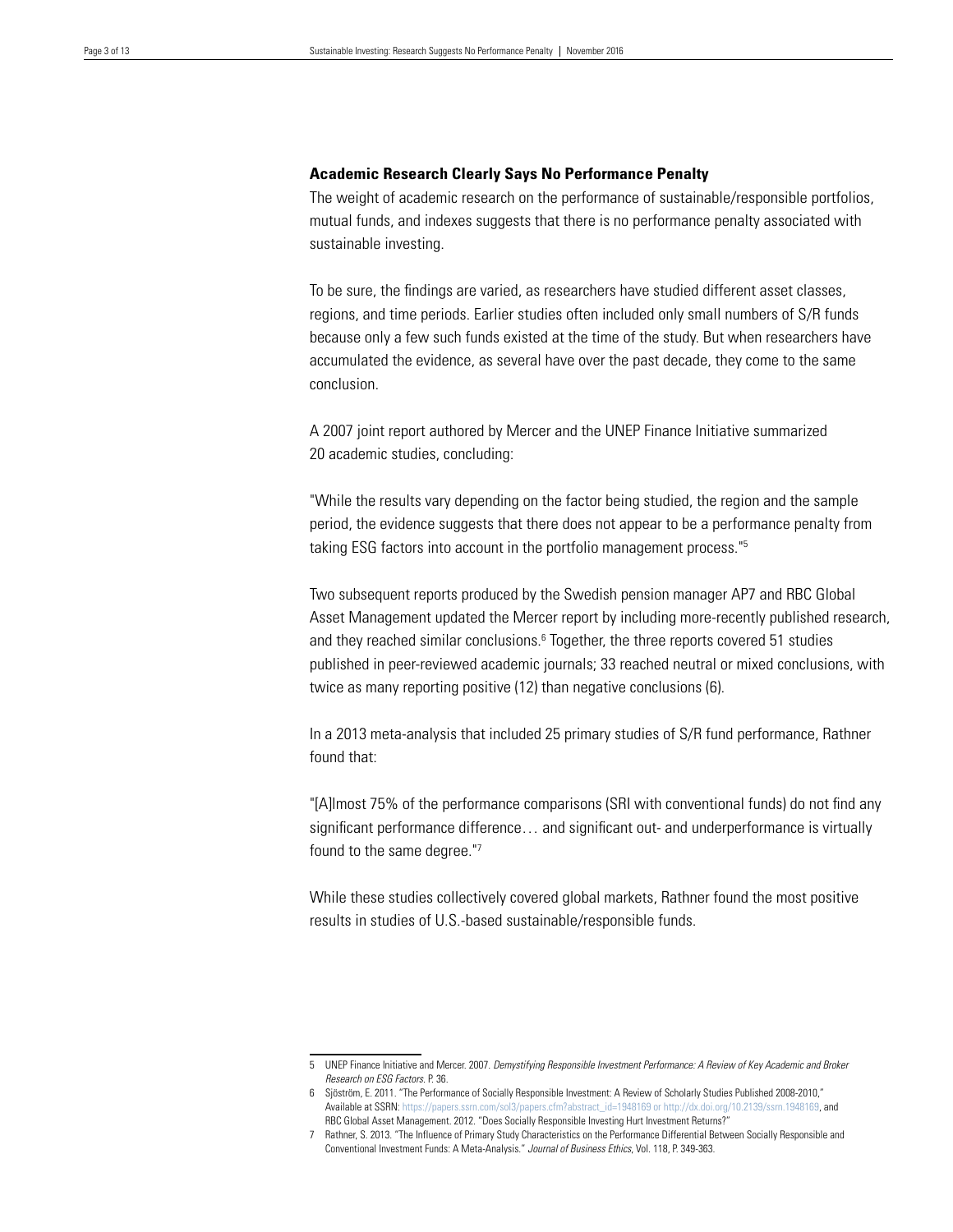**Exhibit 1** Sustainable/Responsible Fund Performance Study Outcomes

In a more extensive meta-analysis of 85 primary studies published in 2015, Revelli and Viviani also found no significant relationship between SRI and performance:

"We can assert that there is no significant relationship between SRI and performance. Thus, the adoption of ESG standards does not generate notable costs or benefits for an investor with a global perspective, challenging the theory of SRI inefficiency, which implies poorer performance due to a limited investment universe."8

Friede et al. published an even broader meta-analysis on sustainable investing research in 2015 that included an assessment of the literature on fund performance studies.



Source: Friede, G., Busch, T., and Bassen, A. 2015. "ESG and Financial Performance: Aggregated Evidence From More Than 2000 Empirical Studies." *Journal of Sustainable Finance & Investment*, Vol. 5, No. 4, P. 221.

Taking account of duplications, Friede et al. concluded that more than 70% of the studies reported mixed or neutral results.

<sup>8</sup> Revelli, C., and Viviani, J-L. 2015. "Financial Performance of Socially Responsible Investing (SRI): What Have We Learned? A Meta-Analysis." *Business Ethics: A European Review*, Vol. 24, No. 2, P. 169.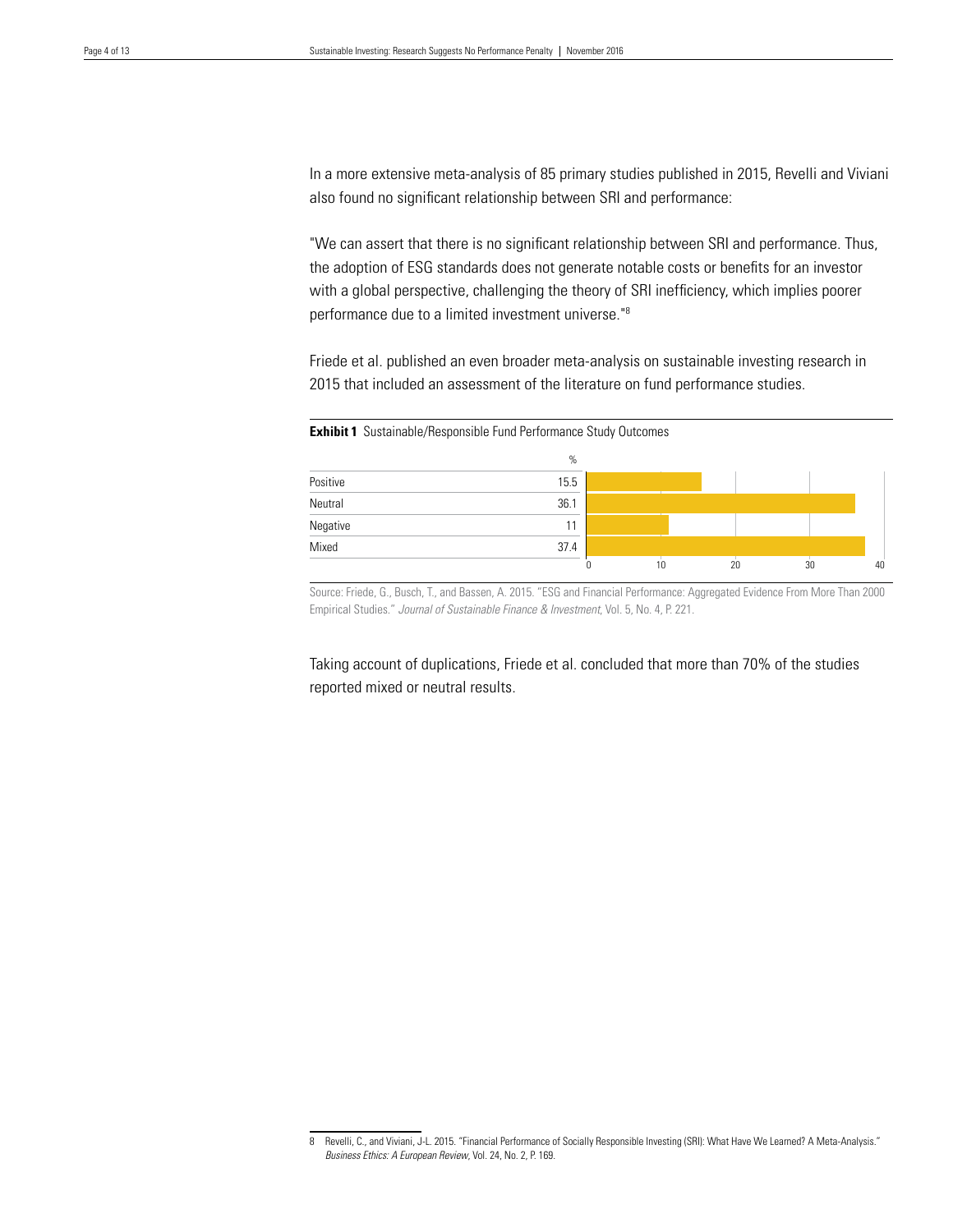#### **SRI Indexes Perform in Line With Conventional Indexes**

The performance of sustainable/responsible indexes has also been found to be generally in line with that of conventional indexes.<sup>9</sup> The oldest such index, created in 1990 as an SRI-screened alternative to the S&P 500, the MSCI KLD 400 Index (originally called the Domini 400 Social Index) has, in fact, slightly outperformed the S&P 500 over time, as seen in Exhibit 2. During the 1990s, the MSCI KLD 400 Index outperformed the S&P 500 by a wide margin, largely because of its overweighting to growth and technology stocks during the dot-com boom.10 During the dot-com bust beginning in 2000, the MSCI KLD 400 Index underperformed through the prefinancial market peak in 2007. But in a turnaround from the 2000 to 2001 bear market, it lost less than the S&P 500 during the financial-crisis bear market, and has kept pace with the S&P 500 during the recovery years since then. After more than a quarter-century, the performance of the MSCI KLD 400 Index relative to the S&P 500 makes a strong case that S/R investments do not lead to inferior returns and, in fact, are capable of producing better returns than those of conventional investments.

**Exhibit 2** MSCI KLD 400 Index vs. S&P 500  $81K$ **56K** 46k  $32K$  $22K$  $15K$  $12K$ 1991 1996 2001 2006 2011 **Investment Name** Value MSCI KLD 400 Social PR USD (Market Return, USD, Pre., 80.41K S&P 500 PR (Market Return, USD, Pre-Tax) 65.88K

|                           |                      | MSCI KLD 400 % | S&P 500 % |  |
|---------------------------|----------------------|----------------|-----------|--|
| Since inception           | 4/30/1990-9/30/2016  | 8.21           | 7.40      |  |
| The 1990s                 | 4/30/1990-12/31/1999 | 19.62          | 16.73     |  |
| The 2000s                 | 1/1/2000-12/31/2009  | $-2.76$        | $-2.72$   |  |
| The 2010s                 | 1/1/2010-9/30/2016   | 9.82           | 10.36     |  |
| Inception to 2007 peak    | 4/30/1990-9/30/2007  | 10.18          | 9.21      |  |
| 2007 peak to present      | 10/1/2007-9/30/2016  | 4.50           | 3.97      |  |
| Financial crisis bear mkt | 10/1/2007-2/28/2009  | $-38.40$       | $-40.33$  |  |
| Mkt recovery to present   | 3/1/2009-9/30/2016   | 15.34          | 15.32     |  |
| Trailing 10 years         | 10/1/2006-9/30/2016  | 5.23           | 4.96      |  |

Source: Morningstar Direct. Data as of 9/30/16.

<sup>9</sup> Statman, M. 2006. "Socially Responsible Indexes." *The Journal of Portfolio Management*, Vol. 32, No. 3, P. 100-109; Kurtz, L. and diBartolomeo, D. 2011. "The Long-Term Performance of a Social Investment Universe." *The Journal of Investing*, Vol. 20, No. 3, P. 95-102; Managi, S., Okimoto, T. & Matsuda, A. 2012. "Do Socially Responsible Investment Indexes Outperform Conventional Indexes?" *Applied Financial Economics*, Vol. 22, No. 18, P. 1511-1527.

<sup>10</sup> Statman, "Socially Responsible Indexes"; Kurtz and diBartolomeo, "Long-Term Performance."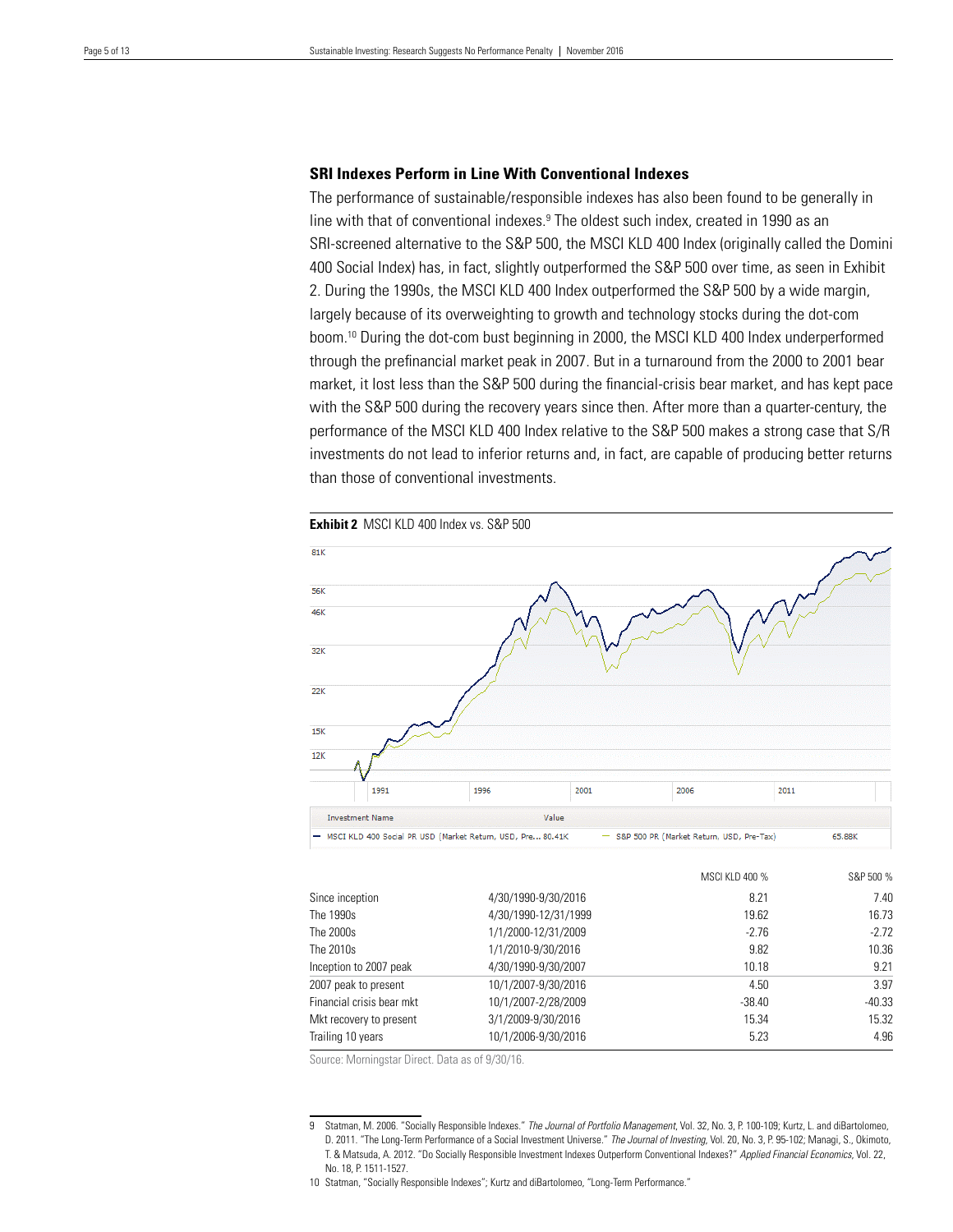#### **Morningstar Ratings of Sustainable/Responsible Funds Skew Positive**

Morningstar Ratings of sustainable/responsible funds lend additional support to the conclusion that such funds perform on par with conventional funds. The Morningstar Rating (or the "star rating") measures a fund's risk-adjusted performance, including up to 10 years of a fund's history, relative to its Morningstar Category. The Morningstar Rating is distributed normally within each category. Because S/R funds are not a category unto themselves but rather are assigned to a Morningstar Category based on their underlying portfolio characteristics (that is, style, size, country, duration, credit quality), they sit alongside conventional funds in their Morningstar Categories. If we observe that the overall star rating distribution of S/R funds is on par with that of the universe as a whole (that is, normally distributed), then we would have additional evidence that there is no performance penalty associated with sustainable funds.

Since the mid-1990s, Morningstar has classified such funds as "socially conscious." We examined the Morningstar Rating of these funds going back to 2002, the year we began assigning the rating relative to category rather than asset class. We looked at the year-end star rating of every share class classified as "socially conscious" in our global fund database for every year from 2002 through September 2016. We include funds that have since been liquidated or merged away to avoid biasing the data in favor of surviving—and likely more successful—funds. That gives us more than 25,000 observations over a 16-year period.



**Exhibit 3** Socially Conscious Funds vs. Fund Universe—Cumulative Morningstar Ratings, 2002-2016

Source: Morningstar Direct. Data as of 9/30/16.

During that time span, we observe a distribution of Morningstar Ratings among socially conscious mutual funds that is indeed similar to that of the overall fund universe. The socially conscious funds cluster slightly more toward the middle (2, 3, and 4 stars) than does the overall universe. This is consistent with a recent Envestnet study that found S/R funds exhibited less-extreme performance than conventional funds.11 It is worth noting, also, the slight positive skew to the star rating distribution of socially conscious funds: more 5-star (8.4%) than 1-star funds (7.1%) and more 4-star (25.1%) than 2-star (21.6%) funds. Thus, our findings are consistent with the research literature: Socially conscious funds have similar risk-adjusted performance that, if anything, skews positive relative to conventional funds.

<sup>11</sup> Du, J. Thomas, B., & Zvingelis, J. 2014. "Exploration of the Cross-Sectional Return Distributions of Socially Responsible Investment Funds." Envestnet Working Paper (July).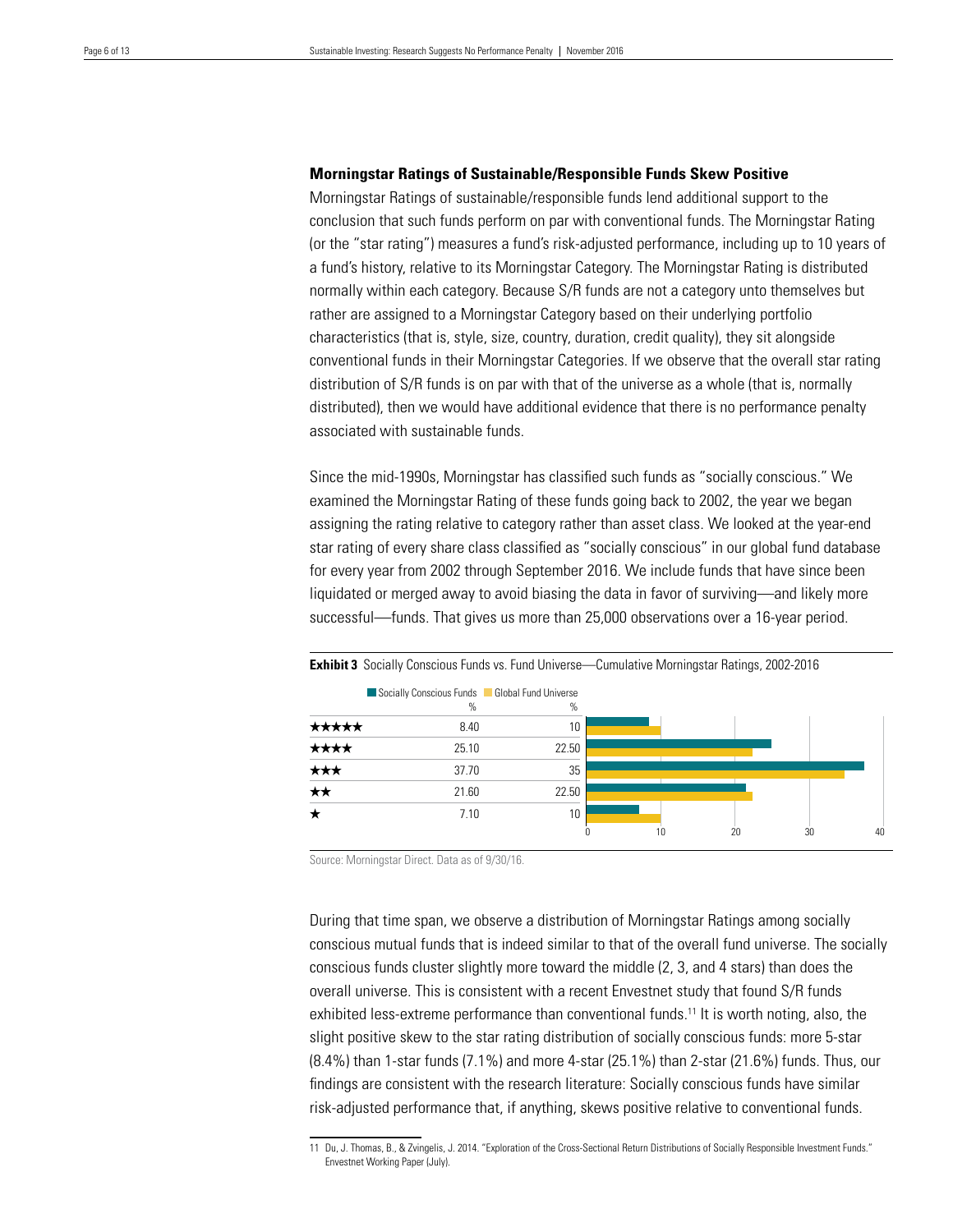#### **SRI Exclusions vs. ESG Inclusions**

While sustainable/responsible funds and indexes historically relied mainly on SRI exclusions, many of them have also employed ESG inclusion techniques for some time. Today, virtually all S/R funds use a combination of SRI exclusions and ESG inclusion, with more emphasis on the latter than ever before, owing to the quantity and quality of ESG data and research now available.

Researchers have begun trying to sort out the relative effects of SRI exclusions and ESG inclusions on S/R fund performance. The findings suggest a more robust explanation for why S/R funds perform on par with conventional funds. SRI exclusions may indeed be a drag on performance, as theory suggests, but ESG inclusion may have a positive effect. The two factors more or less offset each other, resulting in overall S/R performance about on par with conventional funds.

Adler and Kritzman argue there is a cost associated with SRI exclusions. Using Monte Carlo simulations, the cost of SRI exclusions is measured by higher returns of portfolios randomly selected from an unrestricted universe than those of portfolios randomly selected from a restricted universe.12 Their research caused much consternation because of the authors' insistence on defining "socially responsible investing" solely in terms of SRI exclusions and in their assumption that all SRI exclusions are purely values-based. Some exclusions today, fossil fuels, for example, also have a financial value component.

Other studies focused on the effects of exclusionary screens, particularly sin stocks, also draw negative conclusions.13 Hong and Kacperczyk find that sin stocks have higher expected returns than otherwise comparable stocks and suggest the reason is they are neglected by normconstrained investors. Trinks and Scholtens also found that investing in stocks often excluded by responsible investors in many cases results in additional risk-adjusted returns.14

Studies focused on evaluating the impact of ESG inclusion on performance, on the other hand, have reported positive results.<sup>15</sup> Focusing on ESG inclusion, De and Clayman found that portfolios constructed with securities from companies that perform well on ESG factors display characteristics that may improve risk-adjusted returns. Stocks with the strongest returns always had better ESG profiles, and there was a strong negative correlation between ESG ratings and stock volatility. Using this information, the authors constructed random portfolios by eliminating the stocks with the worst ESG profiles. They demonstrate that portfolios constructed randomly from the restricted universe had higher maximum and average returns than the unrestricted universe in 75% of cases. The risk-adjusted returns of the restricted universe showed similar average risk-adjusted returns, but the maximum was

<sup>12</sup> Adler, T. and Kritzman, M. 2008. "The Cost of Socially Responsible Investing." *The Journal of Portfolio Management*, Vol. 35, No. Fall 1, P. 52-56.

<sup>13</sup> Adler and Kritzman, "The Cost of Socially Responsible Investing"; Hong, H. and Kacperczyk, M. 2009. "The Price of Sin: The Effects of Social Norms on Markets." *Journal of Financial Economics*, Vol. 93, No. 1, P. 15-36.

<sup>14</sup> Trinks, P.J. and Scholtens, B. 2015. "The Opportunity Cost of Negative Screening in Socially Responsible Investing." *Journal of Business Ethics*. 15 Derwall, J., et al. 2005. "The Eco-Efficiency Premium Puzzle." *Financial Analyst Journal*, Vol. 61, No. 2, P. 51-63; Van de Velde, E., Verneir, W. &

Corten, F. 2005. "Corporate Social Responsibility and Financial Performance." *Corporate Governance*, Vol. 5, No. 3, P. 129-138.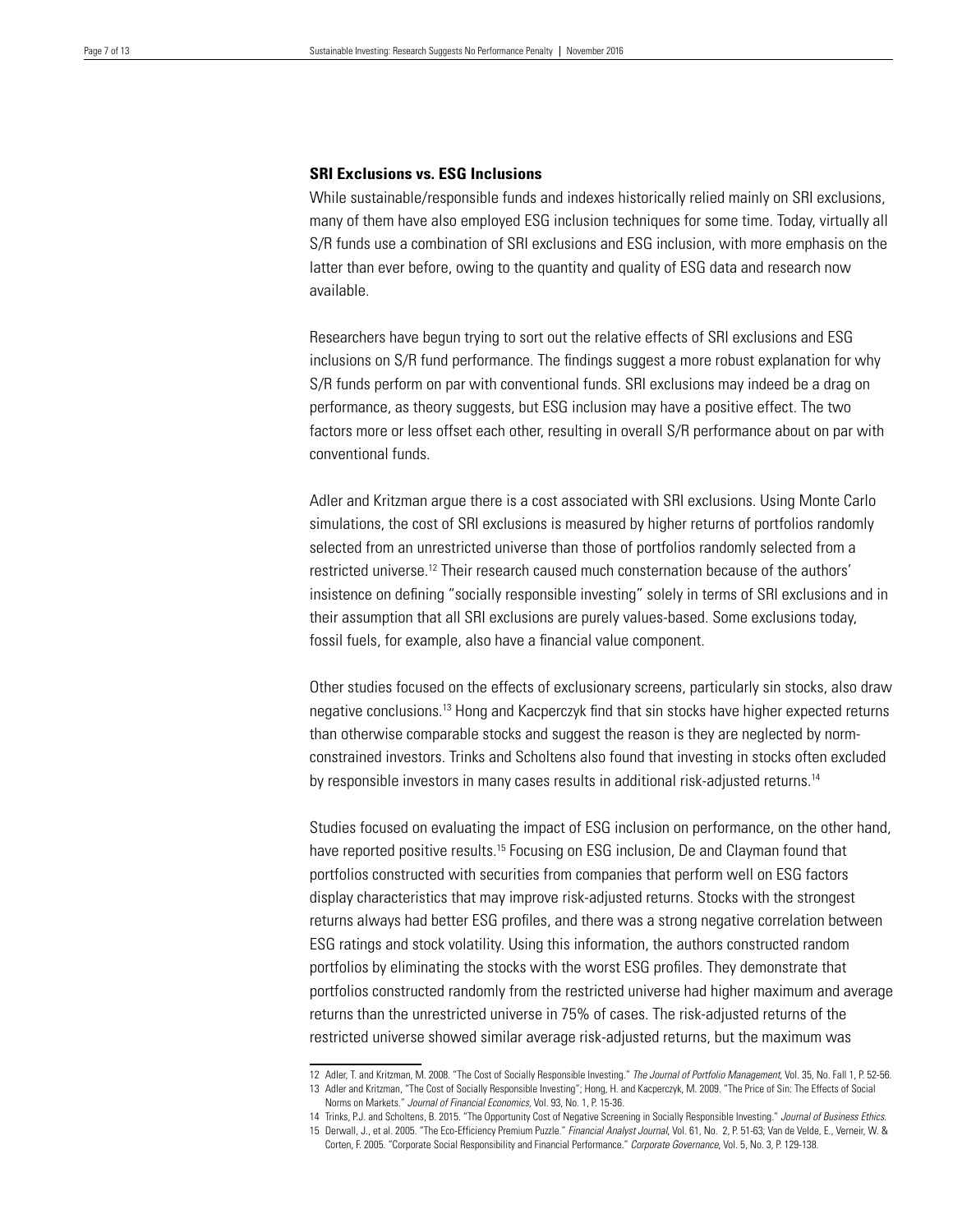consistently higher. This implied that selecting securities from the restricted universe imposed no opportunity cost to investors and likely would lead to better results.16

In another recent study, Verheyden et. al. constructed portfolios using company ESG scores and assessed their performance from 2010 through 2015. They found their ESG-tilted portfolios outperformed their respective global and global developed-markets indexes by about 0.16% annualized. The ESG-tilted portfolio also exhibited lower risk, measured by volatility, drawdowns, and conditional value at risk.17

Statman and Glushkov studied the effects of both SRI exclusion and ESG inclusion. Analyzing stock returns from 1992 through 2007, the authors found that tilting a portfolio toward stocks with best-in-sector ESG characteristics provided an advantage over conventional portfolios, while a portfolio focused on shunning stocks associated with tobacco, alcohol, gambling, firearms, military, or nuclear power resulted in a disadvantage relative to conventional portfolios.18 In 2016, the same authors constructed a six-factor model using the standard market, size, style, and momentum factors plus an SRI exclusion factor and an ESG inclusion factor. Assessing fund performance from 1992 through 2012, they found that funds with a high ESG inclusion factor received an annualized and statistically significant increment to alpha of 0.55% relative to funds with a low ESG inclusion factor. On the other hand, funds with a high SRI exclusion factor received an annualized negative 0.36% increment to alpha relative to funds with a low SRI exclusion factor.<sup>19</sup>

The overall research on sustainable/responsible fund performance is clear. There is no performance penalty associated with investing in sustainable/responsible funds. Research does suggest, however, that SRI exclusions that are used to limit investments solely for values-based and nonmaterial reasons can be a drag on performance. Few S/R funds, however, limit themselves to the use of such screens. Most funds also use ESG inclusion the evaluation of company sustainability performance based on ESG factors either through positive screening or integration of ESG considerations into the stock-selection process. A growing body of research suggests that ESG inclusion can lead to positive performance outcomes. Thus, with most existing S/R funds, the potentially negative effects from SRI exclusions can be offset by the potentially positive effects from using ESG inclusion to select stocks. This line of reasoning suggests that funds that eschew exclusionary screening altogether and rely instead solely on ESG factors may have the most potential to outperform.

<sup>16</sup> De, I. and Clayman, M.R. 2015. "The Benefits of Socially Responsible Investing: An Active Manager's Perspective." *Journal of Portfolio Management*, Vol. 24, No. 4, P. 49-72.

<sup>17</sup> Verheyden, T. Eccles, R. & Feiner, A. 2016. "ESG for All? The Impact of ESG Screening on Return, Risk, and Diversification." *Journal of Applied Corporate Finance*, Vol. 28, No. 2, P. 47-55.

<sup>18</sup> Statman, M. and Glushkov, D. 2009. "The Wages of Social Responsibility," *Financial Analysts Journal*, Vol. 65, No. 4, P. 33-46.

<sup>19</sup> Statman, M. and Glushkov, D. 2016. "Classifying and Measuring the Performance of Socially Responsible Mutual Funds." *The Journal of Portfolio Management*, Vol. 42, No. 2, P. 140-151. The authors call the SRI exclusion factor AMS (for "accepted minus shunned" stocks) and the ESG inclusion factor TMB (for "top minus bottom" stocks based on ESG scores).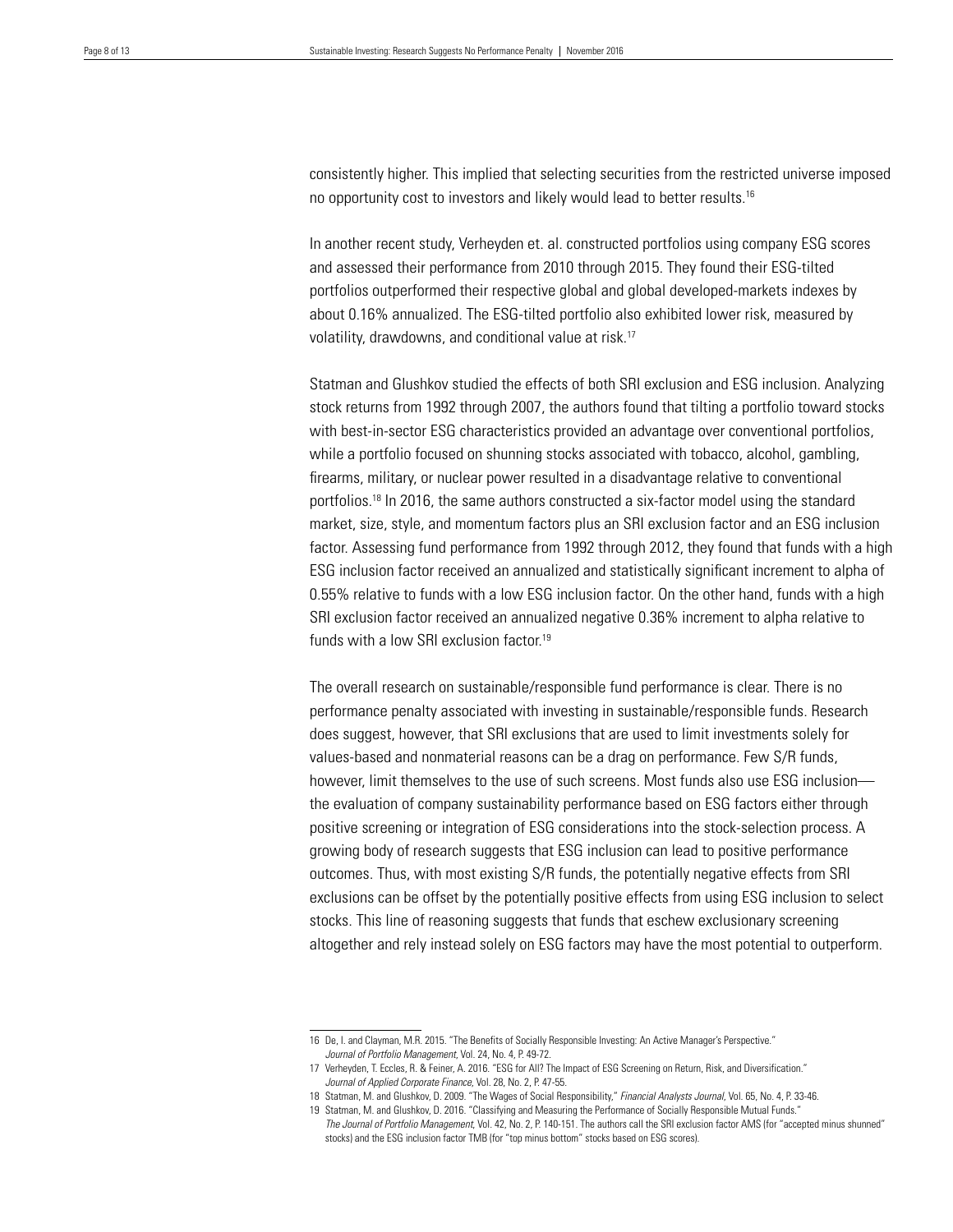#### **Does Company Sustainability Affect Financial Performance?**

That brings us to the research on company sustainability and its connection to financial performance. As the field of sustainable investing has evolved from an emphasis on SRI exclusions to a focus on ESG inclusion, research examining the relationship between corporate sustainability and financial performance has become especially relevant. This research, enhanced by the availability of more and higher-quality company-level ESG data, suggests that firms that effectively address the key ESG risks and opportunities they face in their businesses tend to be stronger financial performers over the long run.

A 2015 report from Arabesque Partners and Oxford University reviewed more than 200 studies on the relationship between corporate sustainability practices and financial performance. More than 80% of the studies they reviewed indicated a connection between better company sustainability practices and lower cost of capital, better operational performance, and better stock-price returns.<sup>20</sup>

Studies have shown that companies with superior overall sustainability performance have better credit ratings,<sup>21</sup> that firms with environmental management systems have lower credit spreads, and that firms with significant environmental challenges have higher credit spreads.<sup>22</sup> Another study demonstrated that companies that handle environmental issues better than their peers have significantly lower cost of equity.23

In research published in 2014, Eccles et al. found that "high sustainability" companies significantly outperformed "low sustainability" companies over the long term in both accounting and stock-price terms. The authors matched U.S. companies that had adopted key sustainability policies by 1993 with those in the same industry that had adopted almost no key sustainability policies, and tracked performance through 2010. Over that time, \$1 invested in the stock of high sustainability firms grew to \$22.6 on a value-weighted basis, compared with \$15.4 for low sustainability firms. The annualized abnormal returns generated from a fourfactor model controlling for market, size, style, and momentum were higher for the high sustainability firms by 4.8%. In accounting terms, the high sustainability firms outperformed the low sustainability firms as measured by growth in book value of equity and return on assets.24

<sup>20</sup> Arabesque Partners and University of Oxford, 2015. From *The Stockholder To The Stakeholder: How Sustainability Can Drive Financial Performance*, Updated Version, March.

<sup>21</sup> Attig, N., et al. 2013. "Corporate Social Responsibility and Credit Ratings." *Journal of Business Ethics*, Vol. 117, P. 679-694.

<sup>22</sup> Bauer, R. and Hann, D. 2010. "Corporate Environmental Management and Credit Risk." Maastricht University ECCE Working Paper; Chava, S. 2014. "Environmental Externalities and Cost of Capital." *Management Science*, Vol. 60, No. 9, P. 2223-2247; Goss, A. and Roberts, G.S. 2011. "The Impact of Corporate Social Responsibility on the Cost of Bank Loans." *Journal of Banking and Finance*, Vol. 35, P. 1794-1810.

<sup>23</sup> El Ghoul, S., et al. 2016. "Corporate Environmental Responsibility and the Cost of Capital: International Evidence." *Journal of Business Ethics*.

<sup>24</sup> Eccles, R., Ioannou, I., & Serefeim, G. 2014. "The Impact of Corporate Sustainability on Organizational Processes and Performance." *Management Science*, Vol. 60, No. 11, P. 2835-2857.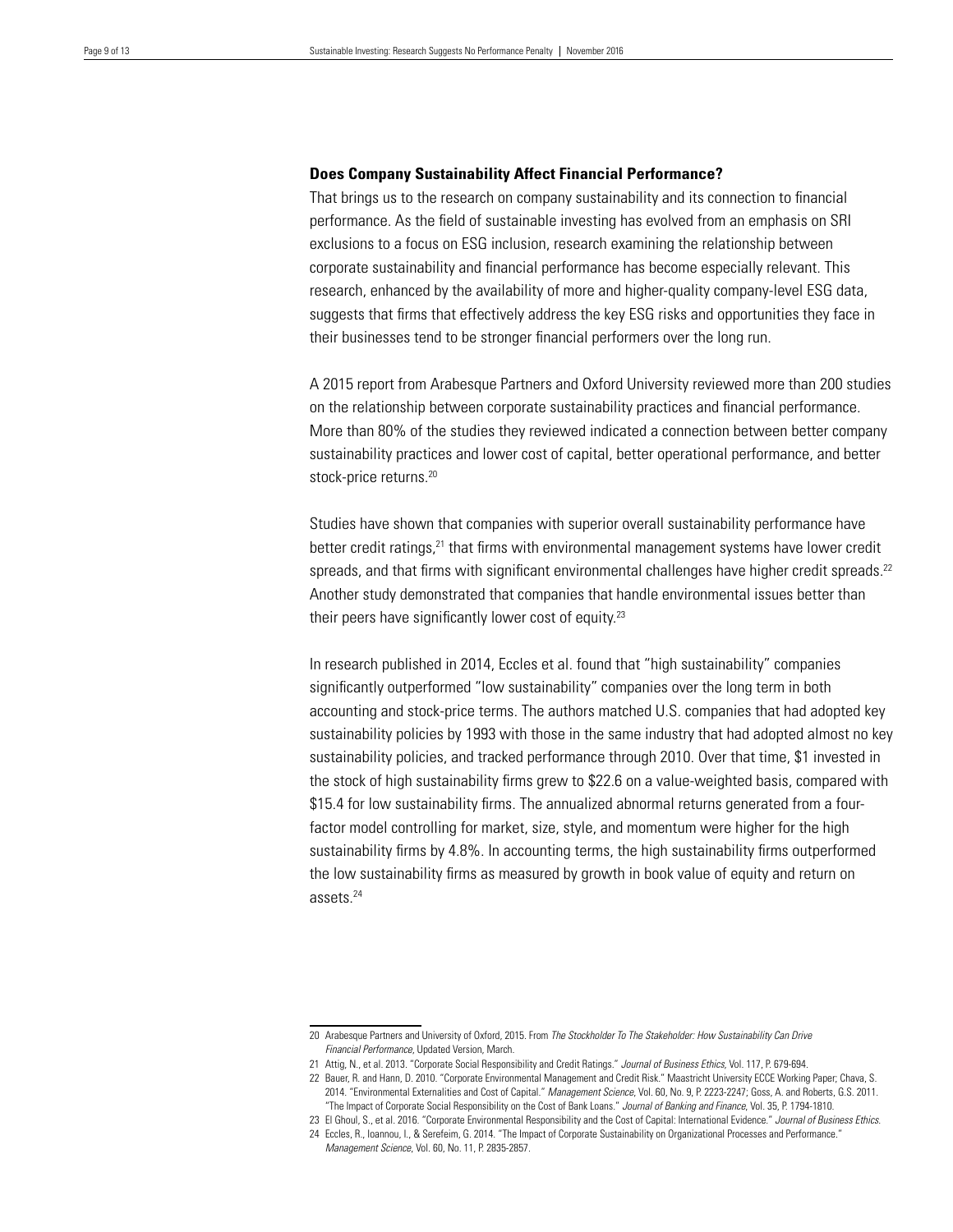Company-level data typically includes many indicators of ESG performance, some of which are more relevant and material than others, depending on the sector or industry. Environmental indicators, for example, may be more material to companies in the energy, utility, and transportation industries, while social indicators like supply chain management, product safety, and fair marketing practices may be more material in the consumer products and healthcare industries. Corporate governance is generally considered material across all industries.

In their 2016 research, Khan et al. distinguish between material ESG issues and immaterial ESG issues. The authors use industry-specific material ESG factors developed by the Sustainable Accounting Standards Board and compare their impact on performance to other ESG factors that are deemed immaterial for a particular industry. Then, for a sample of 2,000 U.S. firms between 1993 and 2013, the authors found that companies that addressed material ESG issues better than their industry peers had higher growth in profit margins and higher risk-adjusted stock returns. Companies that addressed immaterial ESG issues, on the other hand, had average and, in some cases, inferior performance.<sup>25</sup>

In Friede et al.'s 2016 review of more than 2,000 company-focused primary studies on the relationship between company sustainability and financial performance, the authors found positive outcomes in 56.7% of primary studies and negative outcomes in only 5.8%, with the remainder being mixed or neutral outcomes.26

|                              | $\%$ |    |    |    |    |    |    |
|------------------------------|------|----|----|----|----|----|----|
| Positive                     | 56.7 |    |    |    |    |    |    |
| <b>STATISTICS</b><br>Neutral | 18.8 |    |    |    |    |    |    |
| Negative<br>Mixed            | 5.8  |    |    |    |    |    |    |
|                              | 18.7 |    |    |    |    |    |    |
|                              |      | 10 | 20 | 30 | 40 | 50 | 60 |

**Exhibit 4** Corporate Sustainability Performance Study Outcomes

Source: Friede, G., Busch, T., and Bassen, A. 2015. "ESG and Financial Performance: Aggregated Evidence From More Than 2000 Empirical Studies." *Journal of Sustainable Finance & Investment*, Vol. 5, No. 4, P. 221.

Positive results were found when isolating the impact of environmental, social, and governance factors, as well as when various combinations of the three were tested. Positive outcomes were also found in primary studies evaluating the impact of company sustainability on stock, bond, and real estate performance and in studies across all regions globally.

<sup>25</sup> Khan, M., Serefeim, G. & Yoon, A. 2016. "Corporate Sustainability: First Evidence on Materiality." *The Accounting Review*, Vol. 91, No. 6, P. 1697-1724.

<sup>26</sup> Friede, G., Busch, T., and Bassen, A. 2015. "ESG and Financial Performance: Aggregated Evidence From More Than 2000 Empirical Studies." *Journal of Sustainable Finance & Investment*, Vol. 5, No. 4, P. 221.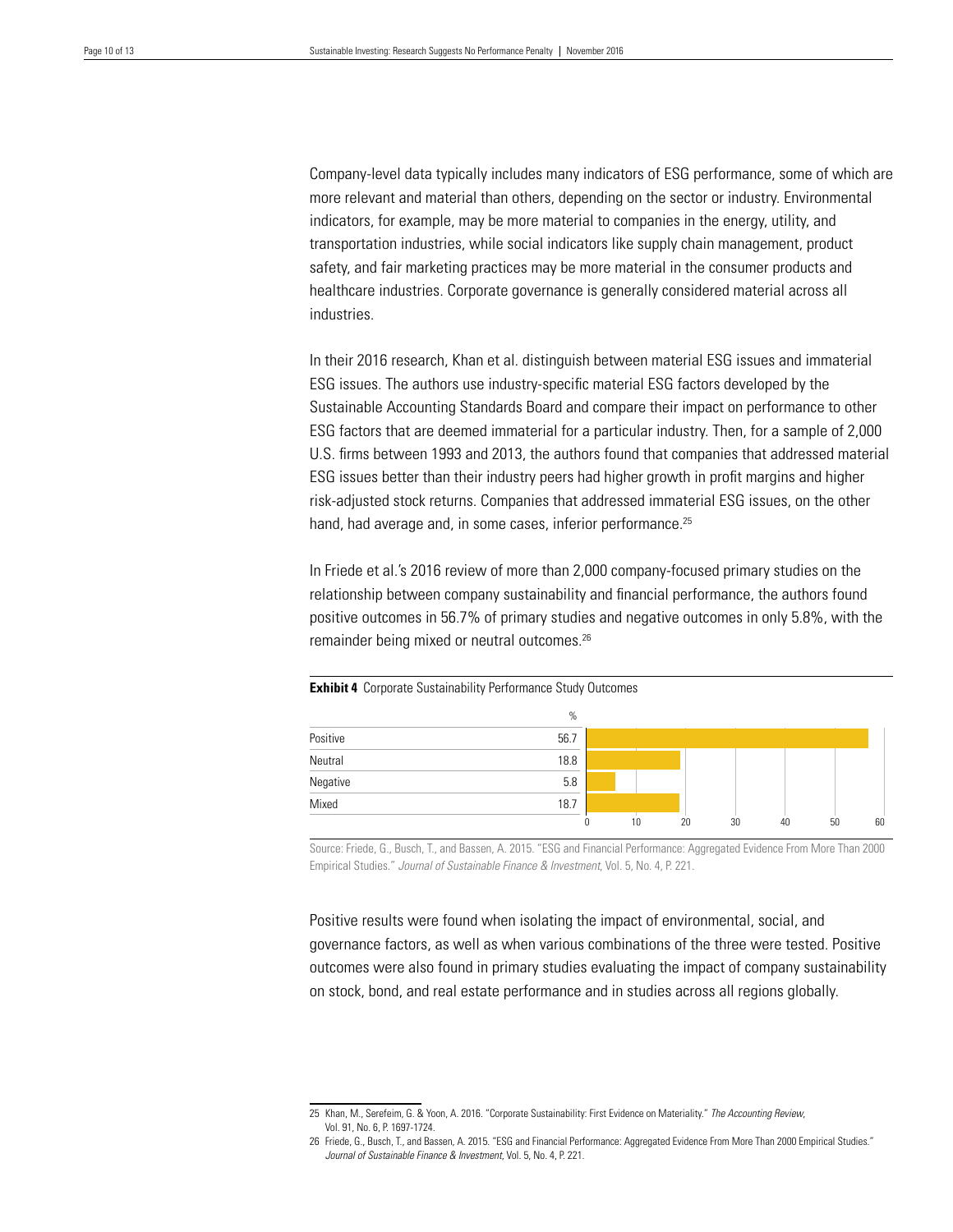Based on their exhaustive review, the authors concluded:

"[T]he orientation toward long-term responsible investing should be important for all kinds of rational investors in order to fulfill their fiduciary duties and may better align investors' interests with the broader objectives of society. This requires a detailed and profound understanding of how to integrate ESG criteria into investment processes in order to harvest the full potential of value-enhancing ESG factors."27

Fulton et al. make a compelling case in favor of ESG evaluation in the selection of securities. Their conclusion suggests that "there are superior risk-adjusted returns for investors" and ESG factors are "a key issue for any CFO, not just the CEO and Sustainability Officer" because strong ESG performance is directly linked to an overall lower cost of capital for each company. Their work included the review of more than 100 academic studies, all of which concluded that high company-level ESG and corporate social responsibility ratings lead to lower cost of capital, and 89% of those studies indicated that companies with high ratings for ESG factors exhibit market-based outperformance.<sup>28</sup>

#### **Conclusion**

The idea that sustainable investing is a recipe for underperformance is a myth. Like most myths, there is a kernel of truth to it--that exclusionary screening for nonfinancial reasons can limit portfolio performance. We found evidence in the research that exclusionary screening can have a negative effect. But the research also finds intriguing evidence of a positive ESG inclusion effect, which is bolstered by company-focused research suggesting that firm-level sustainability performance is associated with better financial outcomes.

This suggests an explanation for why the vast majority of studies find no significant performance differences between sustainable/responsible funds and conventional funds. Few S/R funds use exclusionary screening so extensively that it severely delimits the universe, nor do they use exclusionary screening exclusively. Instead, most S/R funds combine SRI exclusions and ESG inclusion. In real-world S/R portfolios, the possible negative effects of SRI exclusions appear to be offset by the positive effects of ESG inclusion. As S/R funds focus more on the latter, their performance could improve. This may already be happening, as there is more evidence of S/R outperformance than underperformance in the research.

For investors interested in sustainable investing, the research implies they can receive competitive performance while also addressing their sustainability concerns. When investors incorporate sustainability, they provide more-sustainable companies greater access to capital, which reduces the cost of equity and supports higher stock prices. That, in turn, can encourage other companies to improve their sustainability performance.

<sup>27</sup> Friede et al. "ESG and financial performance." P. 227.

<sup>28</sup> Fulton, M., Kahn, B., & Sharples, C. 2012. "Sustainable Investing: Establishing Long-Term Value and Performance." *Deutsche Bank's Climate Change Advisors Report*.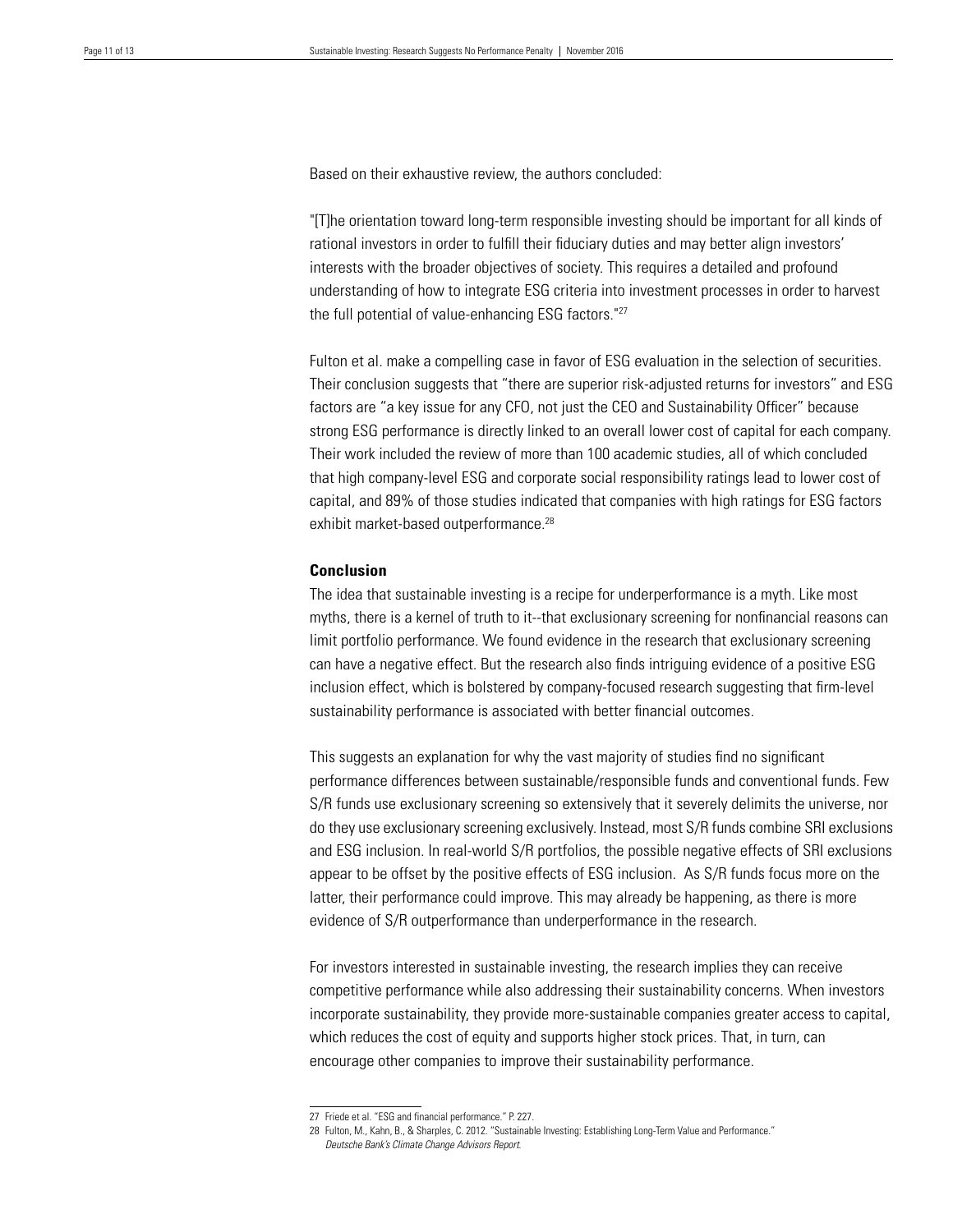There remain challenges to S/R investing. The number of S/R funds remains small compared with the overall universe (1% to 2% globally), making it difficult to find funds to fill out a client's portfolio. And even though S/R funds perform on par, if not a little better, than conventional funds, there is a range of manager skill and fund quality that advisors must still discern when selecting funds, just as they have to do when they are working with the much-larger conventional universe. But there is no reason, based on the academic research on performance, to steer clients away from making sustainability a part of their investments. III